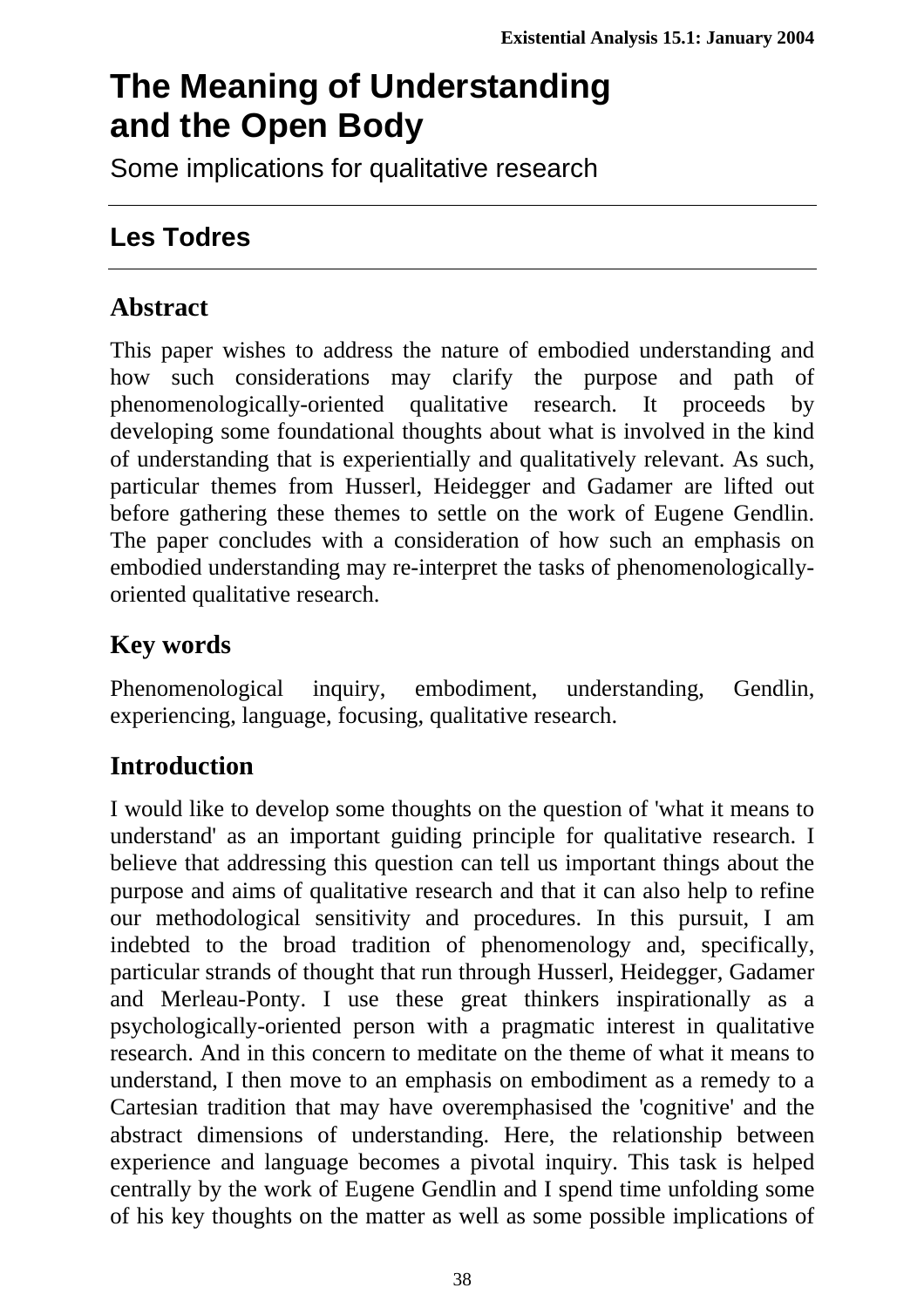this for the practice of qualitative research. In this regard, I draw generously on his passion to show how we use much more than our thoughts when we think and how the lived body is full of fertile excess, intimate with crossings and bridges, textures and relationships that are the 'stuff' of understanding.

### **Home**

A theme found in Husserl relating to understanding is that of the notion of a 'home-world' which makes understanding relevant. In a book called *Home and Beyond*, Anthony Steinbock (1995) considers the theme of home in Husserl's writings as the place from where understanding begins and the place to which understanding returns.

 Steinbock interprets Husserl to forge a 'journey' of understanding in which there is a tension between 'home-world' and 'alien-world' - the familiar and the unfamiliar. These two structures define one another, and even the feelings of 'normal' and 'abnormal'. One could even say that where there is only 'home' there is little need to understand. But in this view, neither home-world nor alien-world can be regarded as the 'original sphere' since, in Steinbock's (1995) words, they are 'in a continual historical becoming as delimited from one another. This is the sense in which home and alien are co-generative' (p.179).

 Grounding the notion of 'what it means to understand' in the liminal space and experience of 'home' and 'alien', it can become meaningful to talk of understanding as a journey of appropriation and transgression - an interplay of the familiar and the unfamiliar. If it were possible to only have the 'unfamiliar', there would just be wordless shock or even nonrecognition. If it were possible to only have the 'familiar' then there would be wordless symbiosis, an eternal womb where understanding is unnecessary.

 So, there appears already in Husserl an ontological wound which generates a hunger for understanding - of how to appropriate that which has already transgressed home. Appropriation and transgression may thus be one important aesthetic touchstone for the task of understanding. Steinbock quotes a very illustrative conversation between a Mongol emperor and Marco Polo from a novel by Calvino, which although fiction, highlights 'home' as a crucial aesthetic touchstone:

*'There is still one of which you never speak.' Marco Polo bowed his head. 'Venice', the Khan said. Marco smiled. 'What else do you believe I have been talking to you about?'*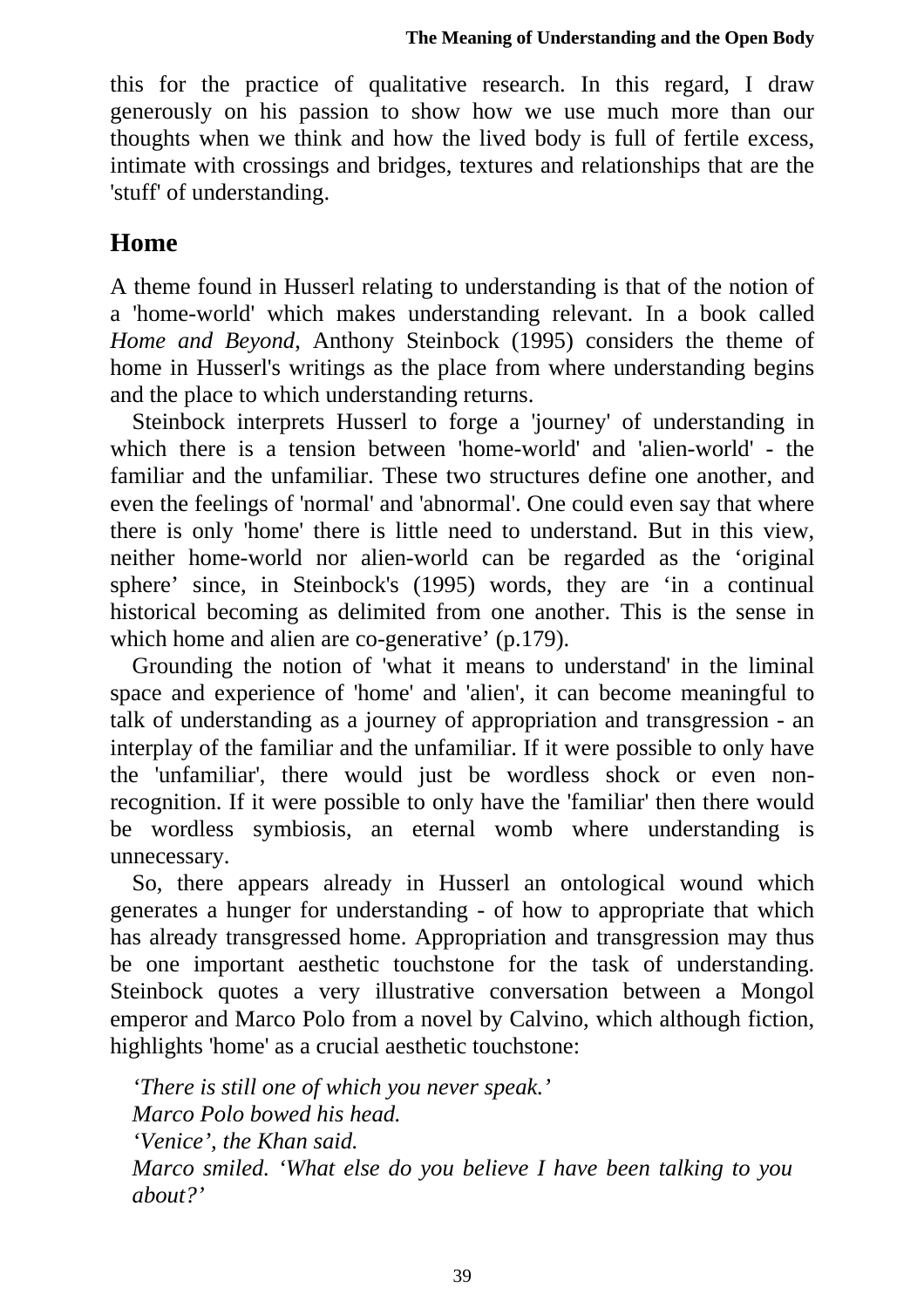*The emperor did not turn a hair. 'And yet I have never heard you mention that name.'* 

*And Polo said: 'Every time I describe a city I am saying something about Venice.'* 

*'When I ask you about other cities, I want to hear about them. And about Venice, when I ask you about Venice.'* 

*'To distinguish the other cities' qualities, I must speak of a first city that remains implicit. For me it is Venice.'* 

*'You should then begin each tale of your travels from the departure, describing Venice as it is, all of it, not omitting anything you remember of it.'* 

(Calvino in Steinbock, 1995, p.186)

 Implicit in all this is how a home-world is also a we-world - it is intersubjectively co-constituted. And thus, the shared world of culture and language shows itself as a central feature in the drama of understanding and how this occurs through the productive tension between appropriation and transgression. Another word for 'being at home' is to 'dwell'. Bernd Jager (2001) has written that 'only a creature that knows how to dwell can paint, dance, think and write' (p.134). He is indicating how an experience of dwelling can provide the kind of space and boundaries that are required to humanise our world - to create a space of human habitation in which we can 'appropriate' and make that which is given to us our own. There are even writers who see an excessive transgression of 'home' as constituting disease and illness: 'Illness is a state of disharmony, dis-equilibrium, disability, and dis-ease which incorporates a loss of the familiar world' (Toombs, 1993, p.96).

 For Husserl, to understand is to imagine, to transgress the concrete event, and enter into the horizons of the world and to find its unities for back home. Here, the meaning of an event is partially constituted by the depth of the world with which one engages - the lifeworld itself speaks and Husserl was most concerned with our mode of access to the e-venting of the lifeworld. But we must leave Husserl for now, as we think further about role of language as bridge-maker in understanding.

### **Adventure**

The emphasis on home-making brings out the task of understanding as a cultural quest full of symbolisation and language. Language is the place where alien otherness becomes adventure, so I would like to move here from Husserl's structure of home/alien to a perspective that is more in the spirit of Heidegger; that of home and adventure. In adventure one is both excited and scared to enter the unknown - one is widened and stands in wonder. At its edge is our own finitude - of giving up what we have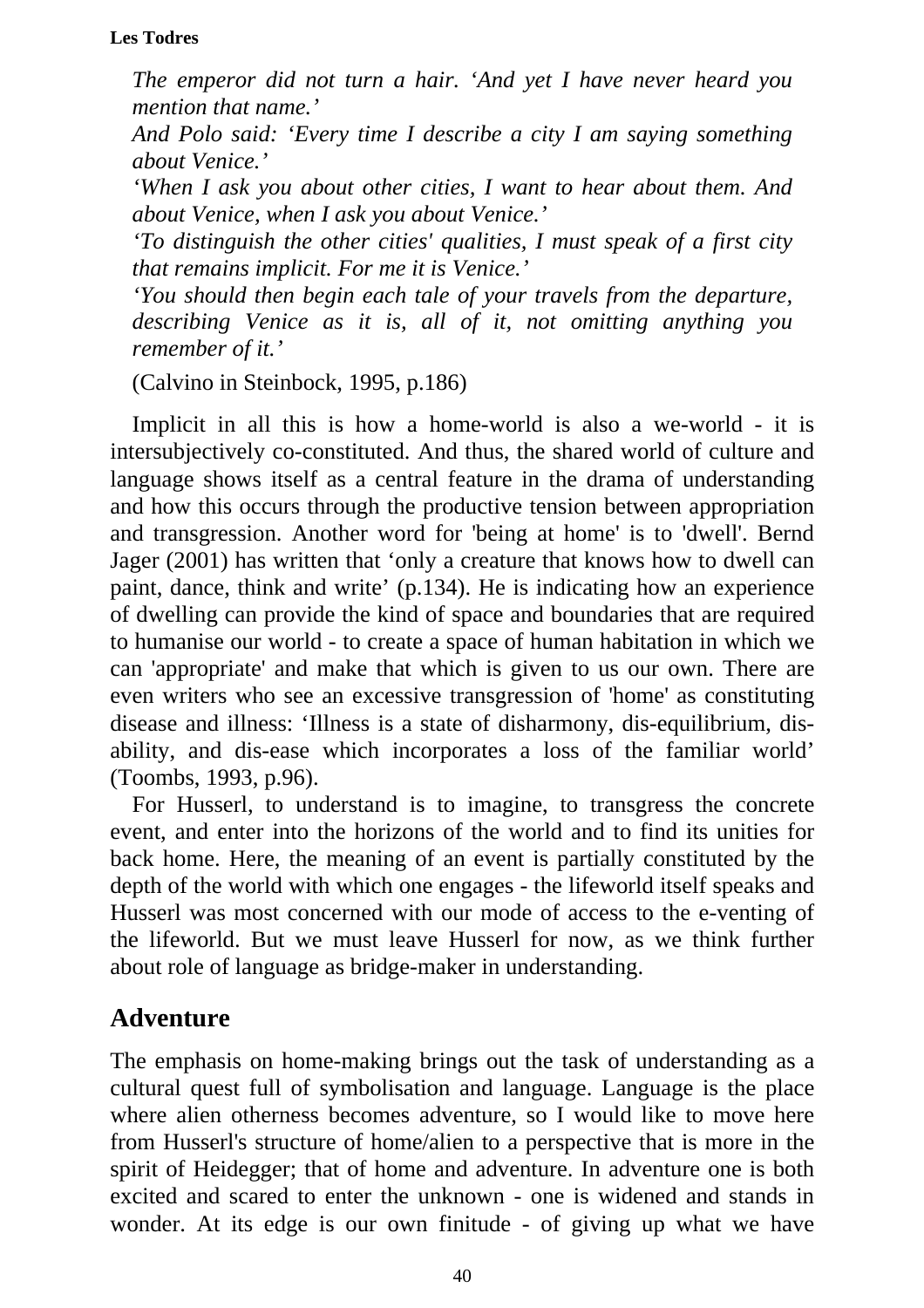embodied. One is called by otherness and difference to respond as faithfully as possible - to honour the possibilities that stand out and to care for the possibilities of phenomena in an attitude of letting-be-ness. The one from home is transformed by this adventure, as such a 'self' is never selfenclosed but always in the openness of relationships. But in adventures of understanding there is not only otherness, as if home is dead. Home is transformed and adventures become meaningful for home. Understanding is bridge-making and adventure gives the perspective of distance which refreshes home-coming with people there eager for stories and dwellings with open windows and doors - a mixing of interpenetrating worlds. The distance-making power of critique gives understanding the possibility of continual renewal - of making the fruits of understanding relevant in a changing world.

 Here we come to Gadamer who can tell us a little more about the play of home and adventure and the role of language in understanding. Gadamer acknowledges Schleiermacher and Dilthey for focusing on the question of 'what it means to understand' and how this could form a core guiding principle for the humanities. He also acknowledges Heidegger for seeing 'understanding' as definitive of the kind of being that is human being. For Gadamer, understanding is the linguistic happening of tradition (Gadamer, 1975) but the happening is such that it exceeds tradition. And so, in a way, home is the past and all that it brings in body, community and meaning. But understanding is also beyond tradition as living event in the way it gathers up the past and lives it forward. In understanding, there is a linguistic reworking of 'home' that arises out of the intersection of this 'carried past' with already adventuring human existence. The aliveness of human living is already exceeding home, so understanding is also an 'exceeding'. The structure, 'adventure' is thus not just elsewhere but is intimately 'in' the ongoing, carried forward 'aliveness' of being human. So for Gadamer, understanding is a linguistic happening in which the play of tradition and ongoing living become interrelated and full of meaning and significance for further living. Understanding is thus not separate from application; it is already telling us what is possible in terms of further living. In this applied sense, understanding is thus a 'living forward'. The way Gadamer puts this is that to understand is to understand differently. Like 'home', tradition has a claim on us, and we are also already claimed by the ongoing living towards the future and new contexts that exceed us. We are thus transformed by this intersection of claims, of the old and the new, and how this intersection comes to us as meaning. To quote Gadamer: 'Understanding is not to be considered so much as an action of subjectivity, but rather as entering into an occurrence of transmission (Uberlieferungsgeschehen) in which past and present are being constantly mediated' (Gadamer, 1975, p.290). Understanding is then properly thought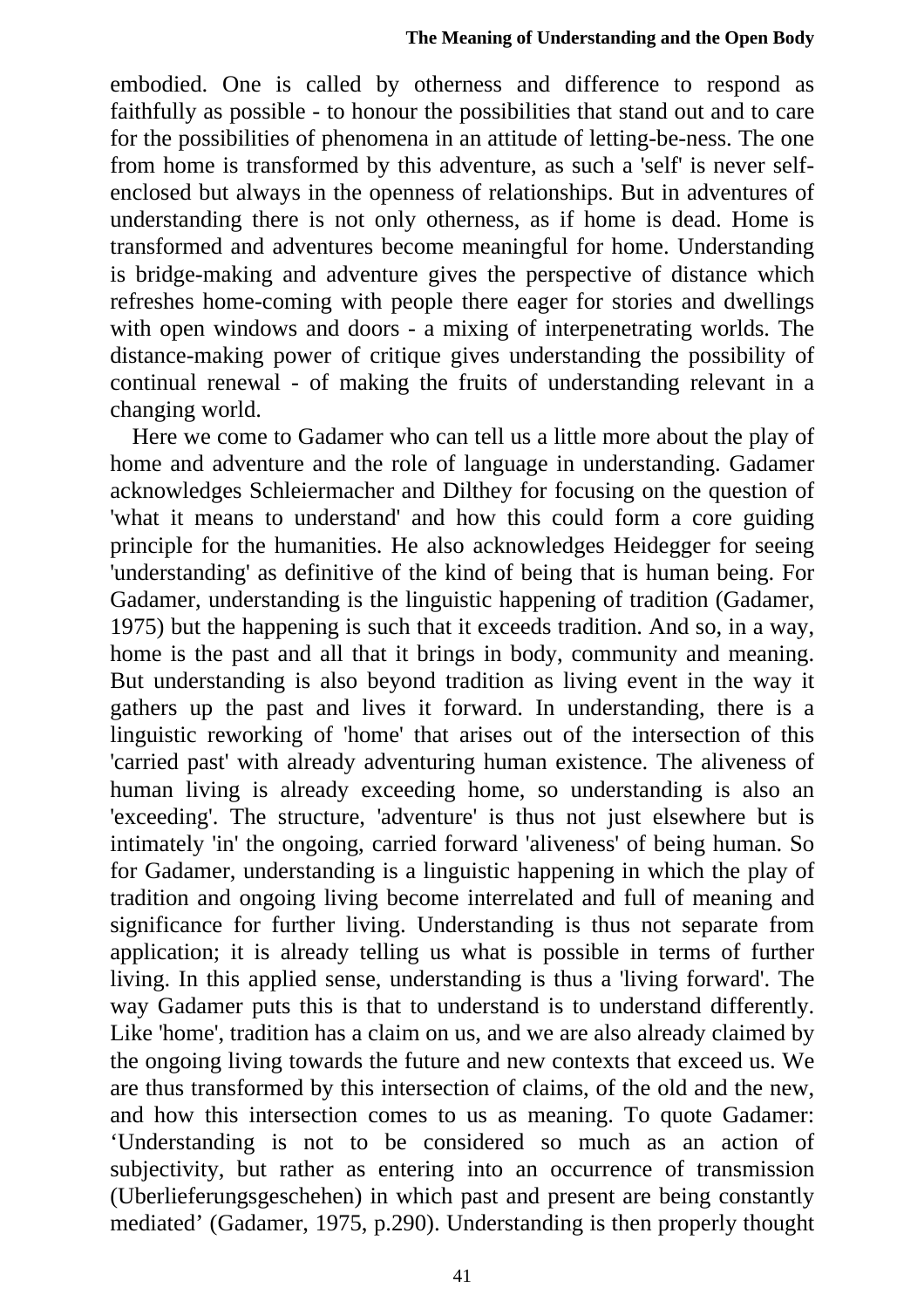of as neither objective or subjective; it is participatory and cannot be possessed. For Gadamer, the individual is de-throned and understanding is the happening of Being in the locus of human historical existence (Ferrer, 2002).

 So the 'happening' of understanding that is beyond where we were standing is a 'standing under' and is a transformation of who we were. Both tradition and ourselves are transformed by such a new meaningful event. In being faithful to such happenings Gadamer speaks of a receptive stance of 'opening' and 'allowing', rather than an active methodological stance of subjecting meanings to procedures. The play of home and adventure is primary - home horizon is expanded and the home/adventure play is a 'between' that is an ongoing productive conversation with no clear endpoints or paths known in advance. Such play does its work beyond all method and is already a linguistic happening before our conscious participation in it.

 What does this play of home and adventure tell us about the nature of the kind of language that is the medium and messenger of such living understanding-happening? There appears to be a certain illusiveness of language in which it 'effaces itself in favour of its subject matter' (Kisiel, 1985, p.12). Its power is that it is flexible enough to bend itself to the play and intersection of what is between home and adventure, the old and the new, tradition and living forward. It takes on new meanings in different contexts, and works creatively 'in the cracks', not just logically, but metaphorically, poetically and evocatively. It touches experience and bows down to the excesses of the lifeworld which always exceeds language's precise capture. Yet experience is already languaged and so language reveals its transmitting power. It is there in tradition and in culture before us. But even then it is speculative and always hungry, seeking, like a vampire for the alive blood of experiential happenings. Without it, home and adventure would have no storying power, no bridges, no way to move. So languaging is the angel of the between. And understanding is 'refreshed' language and a real happening of pregnant horizons.

### **The 'said' and the 'unsaid'**

Here, I need to say a few more words about Heidegger and how, in my view, he was more radical than Gadamer. This is arguable but some commentators have said that Gadamer refers to language as a process of making oneself at home in the world (see Kisiel, 1985). For example, Gadamer has emphasised the importance of holding on to home as follows: 'In order to understand that [the text], he must not seek to disregard himself and his particular hermeneutical situation. He must relate the text to this situation, if he wants to understand at all' (Gadamer, 1975 p.289).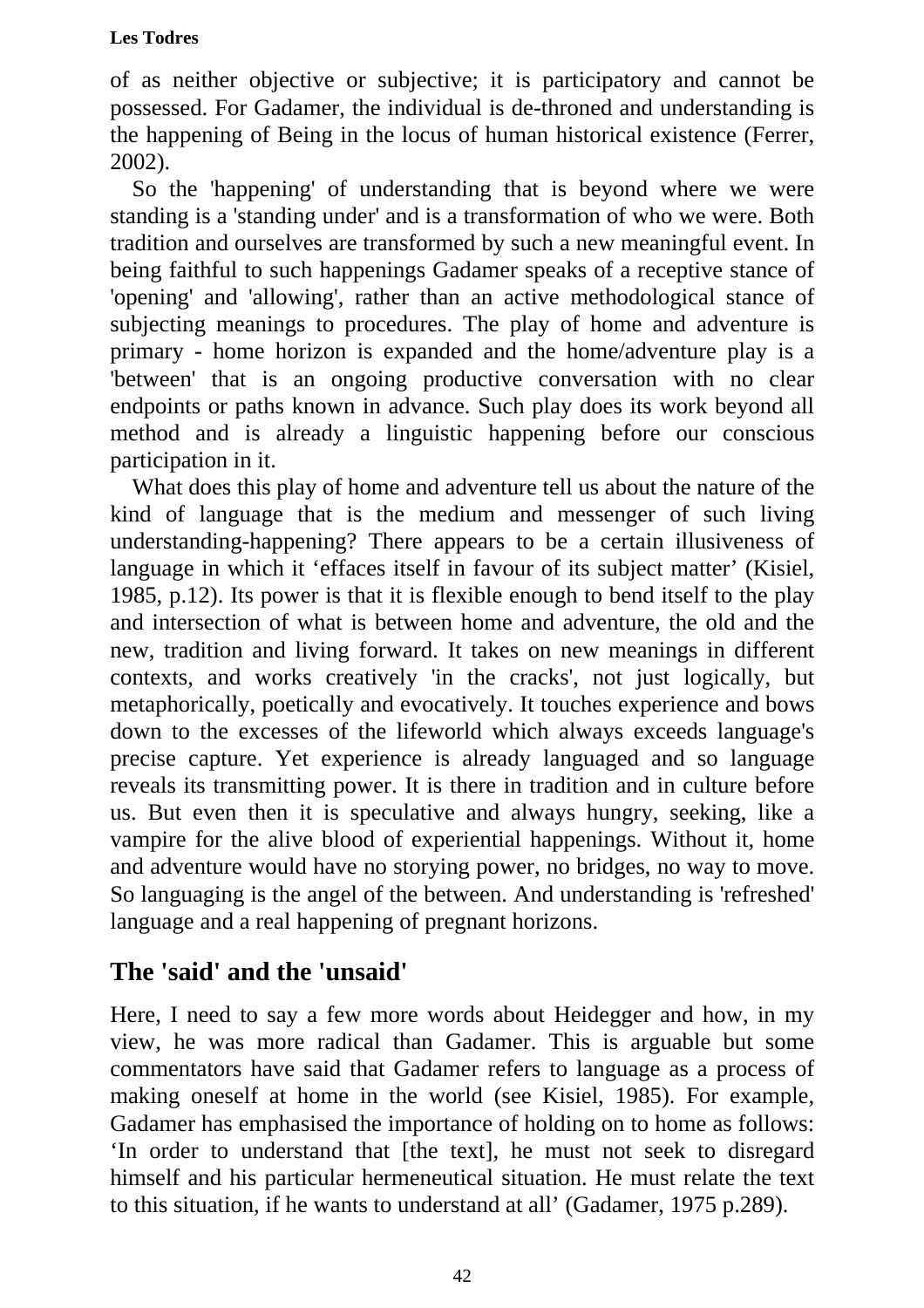If so, one may see this as a somewhat domesticising bias in the interplay of home and adventure. My need to say a few words about Heidegger comes from my sense of how he at times, stood in the mystery of Being, the extent to which self was open rather than home-concerned, and the extent to which he grounded the 'said' in the 'unsaid' - of how being-in-theworld always transcended its forms and intrinsically exceeded linguistic capture. So there is insight in understanding that sees through language to the excesses of living and being-in-the-world. The 'said' points to the 'unsaid': 'what is sayable receives its determination from what is not sayable' (Heidegger, 1975, p.78). There is a mysterious happening in which one is addressed meaningfully by Being, and there is an 'upsurge of the unsaid into the said' (Kissiel, 1985, p.22). Such penetration from the unsaid emphasises the quality of 'adventure'.

 Although obviously interested in the phenomenon of understanding, Heidegger grounds understanding in Being that is beyond understanding - Being that presents itself most intimately in living even before it gives itself to understanding. That Being can show itself and be understood means that it can show itself and that such showing itself is a presentation that is linguistic in its broadest sense. Merleau-Ponty captured this sense well when he said that the 'lived' is greater than the 'known'. For Heidegger, there is a mysterious relation between language and Being, in which the 'unsaid' lives always exceedingly as that which the said is about. Speech in a broad sense is pregnant with this excess.

 Human being's participation in the 'unsaid' indicates something of the flavour of the radical openness and continuity of self with the world. Self is 'out there' (being-in-the-world) and disappears into a depth of meaningful happenings that are not separate from its being. It is a knowing by virtue of being, an intimate inhabiting, an 'embodying of the presence of things that is pregnant with meaning' (Ferrer, 2002, p.122). But being-in-the-world not only disappears into the 'unsaid' of world-happening, intimate with excess, it also appears again in a historical gathering of what this means for living forward with others in situations. So there appears to be a rhythm of self/world understanding, of self standing in unknowing, and self appropriating the fruits of such unknowing in some meaningful way. Heidegger is indicating a radical intimacy with being-ongoing, a primary adventure before appropriation. What this emphasis means for the destiny of understanding is that Heidegger is always very respectful of the 'forest' and the 'wild' (metaphorically speaking) and how the 'clearing' in the forest is very tentative and can never be fully domesticated. The enacting self as the shape of understanding is first 'wet through' by the insight of intimate participation and this can come to language in tentative ways.

 So I interpret a more radical emphasis in Heidegger than Gadamer, in that understanding is always pointing quite strongly to the flow of the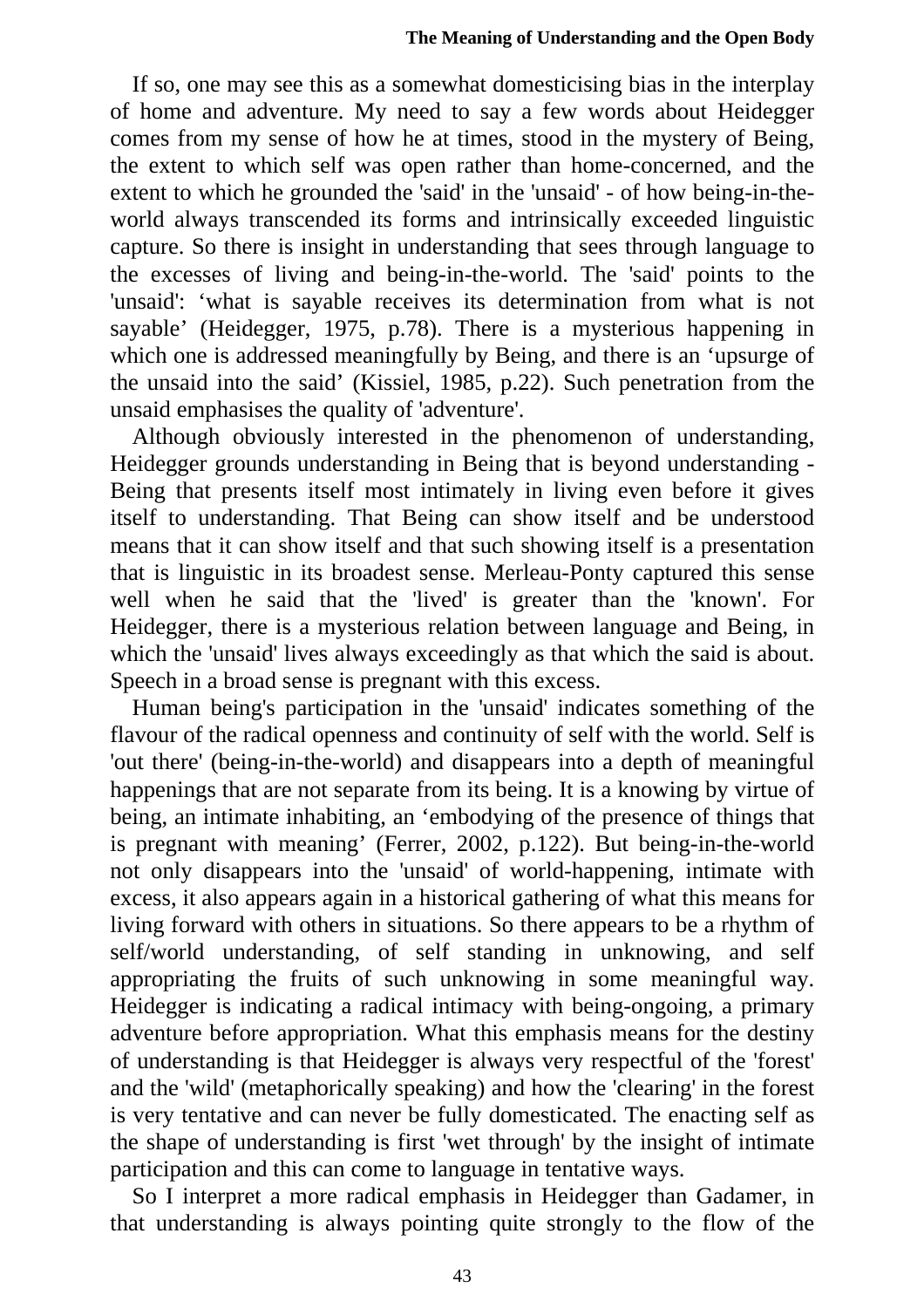unsaid and its overwhelming adventurous power. Understanding comes into being through 'visiting', even through 'suffering', the unsaid. The insights that come from such adventure transforms us and we are challenged with the question of whether we can come to feel 'at home' with such letting-be-ness of the intimate excesses of what comes. It is in this emphasis of not reducing Being to a domestic home that we come to the notion of embodiment as the messenger of the 'unsaid'. This forges a productive tension between language and the life-world, a productive tension to which the lived body and all its connections are adequate in intersecting the 'said' and the 'unsaid'. And here we move to embodiment as a focal theme and to the work of Eugene Gendlin as a helpful guide.

### **Experiencing, embodiment and language**

Gendlin goes back to Husserl on the topic of experiencing as relational, to Gadamer on the topic of understanding as 'carrying forward', and to Heidegger on the topic of the productive tension of the concealed and the revealed. Let us approach thinking about embodiment first in a holistic and poetic manner. The body is the 'shepherd' of participation; it is in a relationship of belonging to being-in-the-world. It is interwoven with many realms, the perceptual-textural, the languaged, the affective, the immediately responsive, the interpersonal, the temporal, and even the 'unsaid' interweaving of all this together. It is thus not an object, although it can include this, but is rather 'dispersed throughout its lived context' (Merleau-Ponty, 1963, p.248).

 When we think of 'body', we may traditionally think of something solidly there. In the Cartesian sense, there is the body and the world, the body and the mind, inner and outer. But approaching embodying more naïvely, we find a living body that inhabits situations intimately; it interweaves the realms as a matter of being and is itself often 'lost' out there in the textures, the senses, the flesh, the histories and the meanings that come from the flowing excesses of the lifeworld. Yet it also carries personal history and pre-reflective sediments of historical meanings which shape its openness. One could say that embodying is where being and knowing meet, or as Gendlin says: 'the body knows its situation directly' (1997, p.26), and further: 'A living body knows its environment by being it.' (1997, p.27). The body is an intentional body, primordially relational, and co-arising with its situation that is not just fleshly perceptual but also full of implicit meanings and relational understanding. What are these relational understandings and how can we talk of bodily relational understandings that are faithful to the way embodiment appears as its interweavings, its non-linearity, its unpackaged presences and its vague tentative formings. Logical language does not like these cracks, whisperings, and ambiguities where space/time sequences are not simply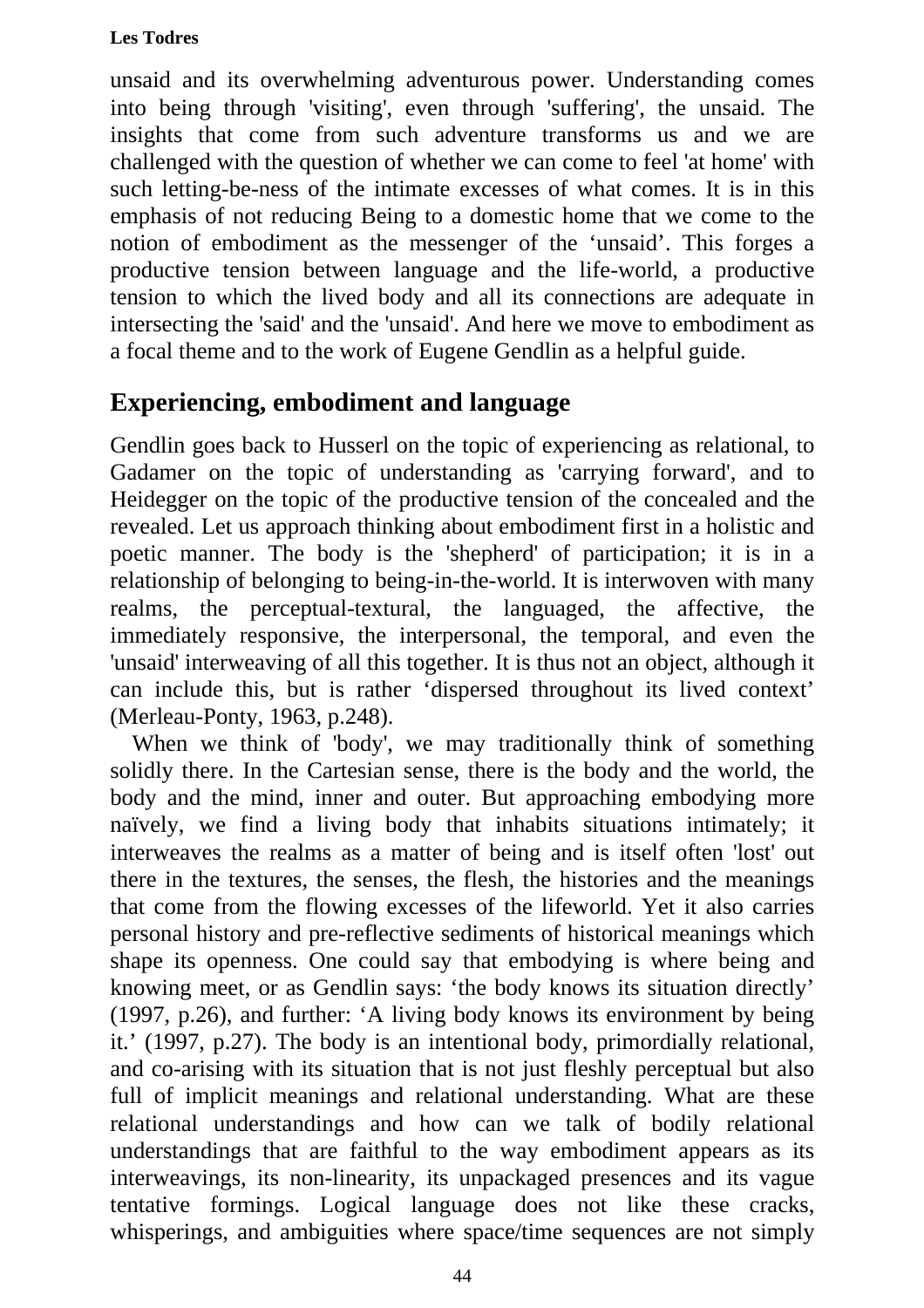sequential. For Gendlin, perception is not primary as it is already based on a distinction between 'over there' from 'over here' - something important is happening before this spatial distinction in the way that meaning unfolds. As he describes it: 'Perception is never first and never alone' (1997, p.15). Faithful to the depth of bodily relational understandings, we could say that the way we are bodily in situations exceeds any precise formulation or patterning of it. This phenomenon is usefully metaphorised by Gendlin as a 'preseparated multiplicity' and this involves experiencing 'mores'.

 Even though these 'mores' can be formulated, languaged and patterned, (many things can come from 'there') what is referred to in different ways by the languaged formulations is often all-together as an interrelated multiplicity, implicitly 'there' in the 'more'. This 'all-together' has order, specificity and vitality and functions intimately and in an ongoing way in the coming to being of meaning. To quote Lieberman, (1997): 'It has been [Gendlin's] principal effort to describe, develop, demonstrate that there are lived orders that are orderly in more than formed ways' (p.253). But like Heidegger's 'unsaid', the 'more' is always what the 'said' is about. The 'more' is the being of the 'said' even though the 'said' can change the 'more'. To make this a little more experiential you may want to sense, for example, the feel of a hot summer's night, just being in that. This whole experience is carried by the body and is 'more' than the heat, 'more' than who you were with, 'more' than other personal times and places that resonate with the hot, summer's night. The experiential sense of all this can be thematised and languaged, and meaningful aspects separated out from this 'preseparated multiplicity'. So the body functions in situations as a background knowing of how the situation is as a whole before perceiving its distinctions. Such lived body sensing of situations, through 'being them' is adequate to the contact with lived meanings that language can be about. Without such an intimate connection before separation, the meanings of language would have no 'about'. Even though language has the power to change the 'about', the lived experience, the 'about' is always grounded in it's 'more'. And the body is the intimate medium of the 'more'. The 'more' (situation) present within embodying is not vague and amorphous but 'very exact and precise, more precise than the common phrases and distinctions. But it is not given in convenient cognitive units' (Gendlin, 1997, p.16).

 Gendlin's notion of the 'more' brings together Heidegger's 'unsaid' in a very concrete way to which the body has experiential access and is always already there as part of our everyday lives. The 'more' is:

• Not reflectively already achieved before us; one needs to go into a kind of 'murky' or a kind of 'down there' or 'in there', a 'not quite that but something else'; This involves an aesthetic process of finding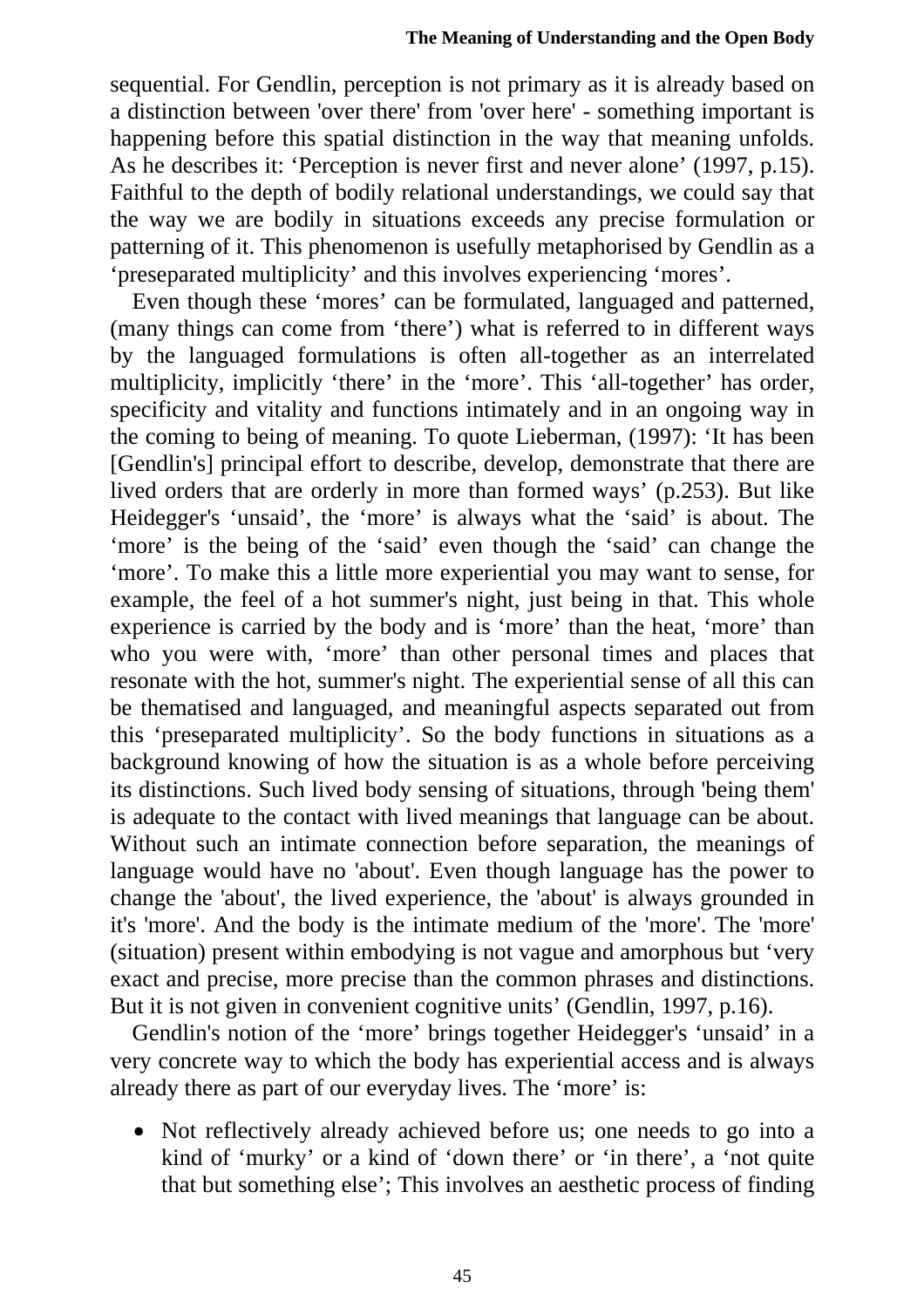the words or differentiating movements, or symbolising something in such a way that does some of this 'more' a degree of justice.

- Very fertile. Many strands or specific meanings can come from it but it is itself an 'unseparated multiplicity'.
- Very specific even though it is unseparated in direct experiencing. It is specific in that it implies particular directions, actions, and speech. So for example, there may be a sense of something about where I stand in relation to Gadamer. As it finds language, what comes is a particular appreciation of Gadamer's ethics (Yes, his 'ethics' is what it is), and this gives me a particular specific direction by which I can position myself in relation to some of Heidegger's thinking. His 'ethics' was in the 'more' of my relationship to him and as this meaning is lifted out of the implicit mesh, it gives me the possibility of a very specific direction for action and speech. In this experiencing/languaging process, Gadamer is much more than a series of completed thoughts in my memory. He is a kind of presence for me with whom I can dialogue. His presence for me is not identical to him but also exceeds any formulated thoughts that I have had about him. His presence is in a sense 'alive' and productive for me and there is the potential for an ongoing dialogue where the 'more' comes to me 'through a glass darkly' stirring in its gradually forming shapes as they are bodily felt and recognised, and finding distinctive forms in workable language. 'Yes, his ethics,' I say again.

 Another way of indicating this is to put the word 'embodied' together with the word 'experiencing': 'Experiencing is the process of concrete, bodily feeling, which constitutes the basic matter of psychological and personality phenomena' (Gendlin, 1964, p.111). To put this another way, bodily experiencing is the place where the presence of 'more than orderly patterns' of what comes to us first gathers. In relation to bodily experiencing, Gendlin uses the term 'felt sense' to indicate something much more interactional and intentional than subjective inner bodily sensations that only speak of internal events: 'What one feels is not 'stuff inside' but the sentience of what is happening in one's living in the outside' (Gendlin, 1997b, p.41). Referring to some post-modern theorists who overly prioritise language, Lieberman (1997) draws on this notion of the interactional open body to which the 'more' comes, to remark that there is a 'texture of life still to be made contact with after deconstruction' (p.261). This is an important remedy to the notion that signs only point to other signs endlessly and provides a crucial bodily grounding to language. It is Gendlin's contribution to the relationship between bodily experiencing and language, and the role of this tension for 'what it means to understand', that may be helpfully directional for qualitative research.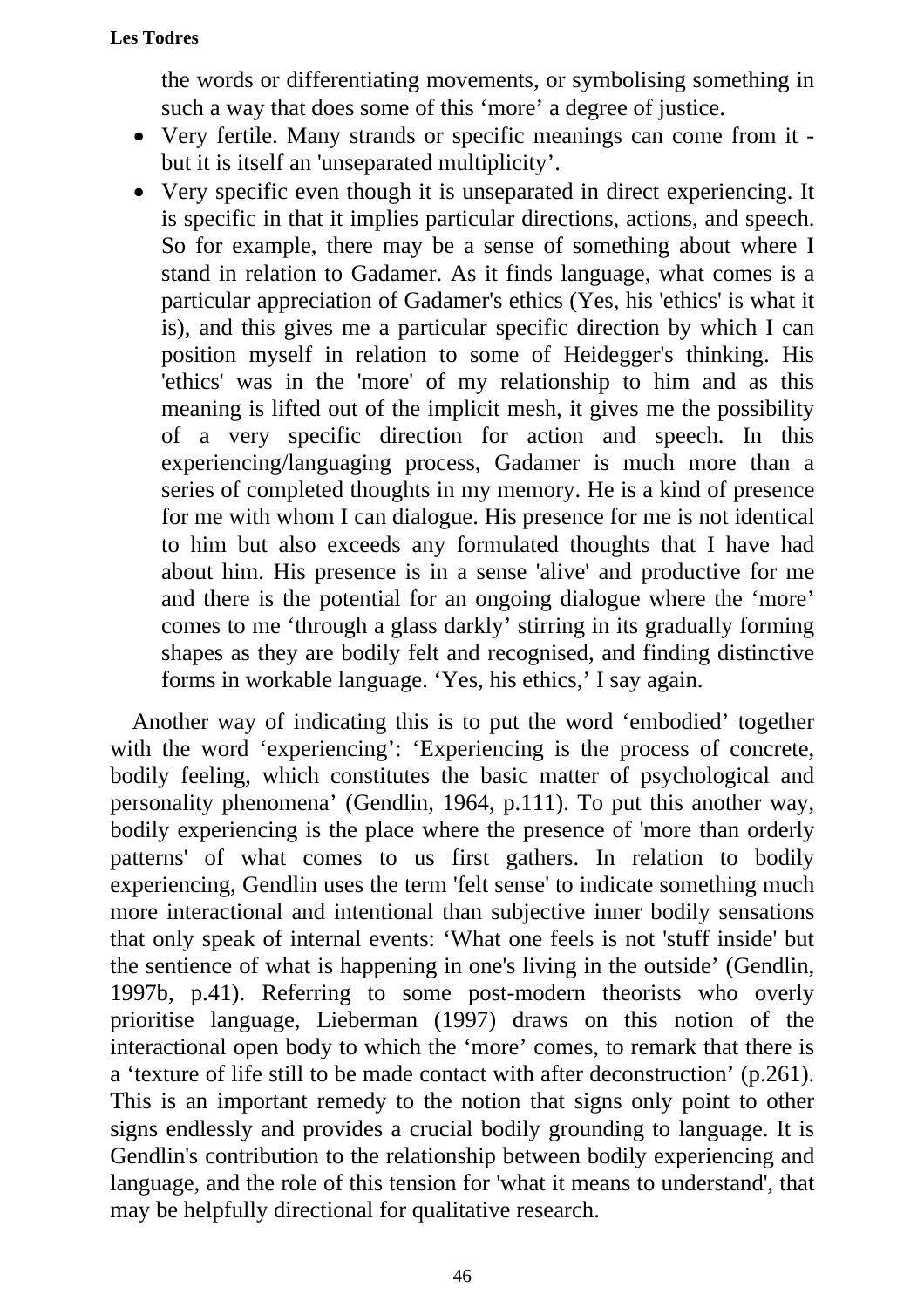#### **The Meaning of Understanding and the Open Body**

 Even though language and experience are implicated in one another, they cannot be reduced to one another nor replace one another in the ongoing aliveneness that is understanding. Language unfolds distinctions from an embodied sense of the 'more' (experiencing) and these distinctions in turn become part of the specific history of the 'more'. Thus, such explicit unfolding of meanings is not just a meaning-making that leaves the 'more' as it was, as if the process of explication did not carry the 'more' forward into new relationships that reconstitute it as what itself is. The 'more' is not a box of 'essences' that is unchanged by the process of languaged 'lifting-outs'. Yet, although the 'more' changes in its interaction with language, it still exceeds the way it is packaged and continues its endless pregnancy. The 'more' of bodily-grounded experience is always open beyond cognitive units and is 'always open for further living and action' (Gendlin, 1997, p.7). So we are talking about a kind of language that is released from the logic of identity, a language that has the power to say more than any circumscribed pattern, one that exceeds its own distinctions. The 'more' of the whole situation is not just a static truth; 'it involves the implying of further situations, events and actions' (Gendlin, 1992, p.93). So 'language cannot work alone' (Gendlin, ibid.). It needs the body and the 'more' (a big challenge for computer models of artificial intelligence). And the body cannot work alone either. It needs language to form further from itself until the distinctions are ready to stand out at least for a moment in shared space. It is in this relationship of mixing and separating that language, embodiment and the 'more' are intimately related and cannot be fully reduced to one another.

 So this 'mesh of ' potential lived meanings is in Gendlin's words, 'intricate'; it is not indeterminate even though it is excessive of formed patterns in its alivenenss. Meaning-making is thus a bodily inclusive hermeneutic cycle in which one's bodily-sensed-situation-in-relation-towords 'gives the words a new life' (Gendlin, 1997, p.8). Such 'life' is beyond any pattern even though the pattern may have been historically languaged as part of the changing history of the 'intricacy' of the 'more'. And such meanings live freshly: 'Whenever we enter the experiencing of anything that is being talked about, we immediately find an intricacy with vast resources that goes beyond the existing public language' (Gendlin, 1997, p.37).

### **Back to the question: What it means to understand**

The subtle relationship that Gendlin articulates between embodied experience and language may help us to elaborate our question of 'what it means to understand' with a new embodied emphasis. He is attempting to establish a philosophy of understanding that moves forward with the body and language and others, towards meanings that are always at the edge of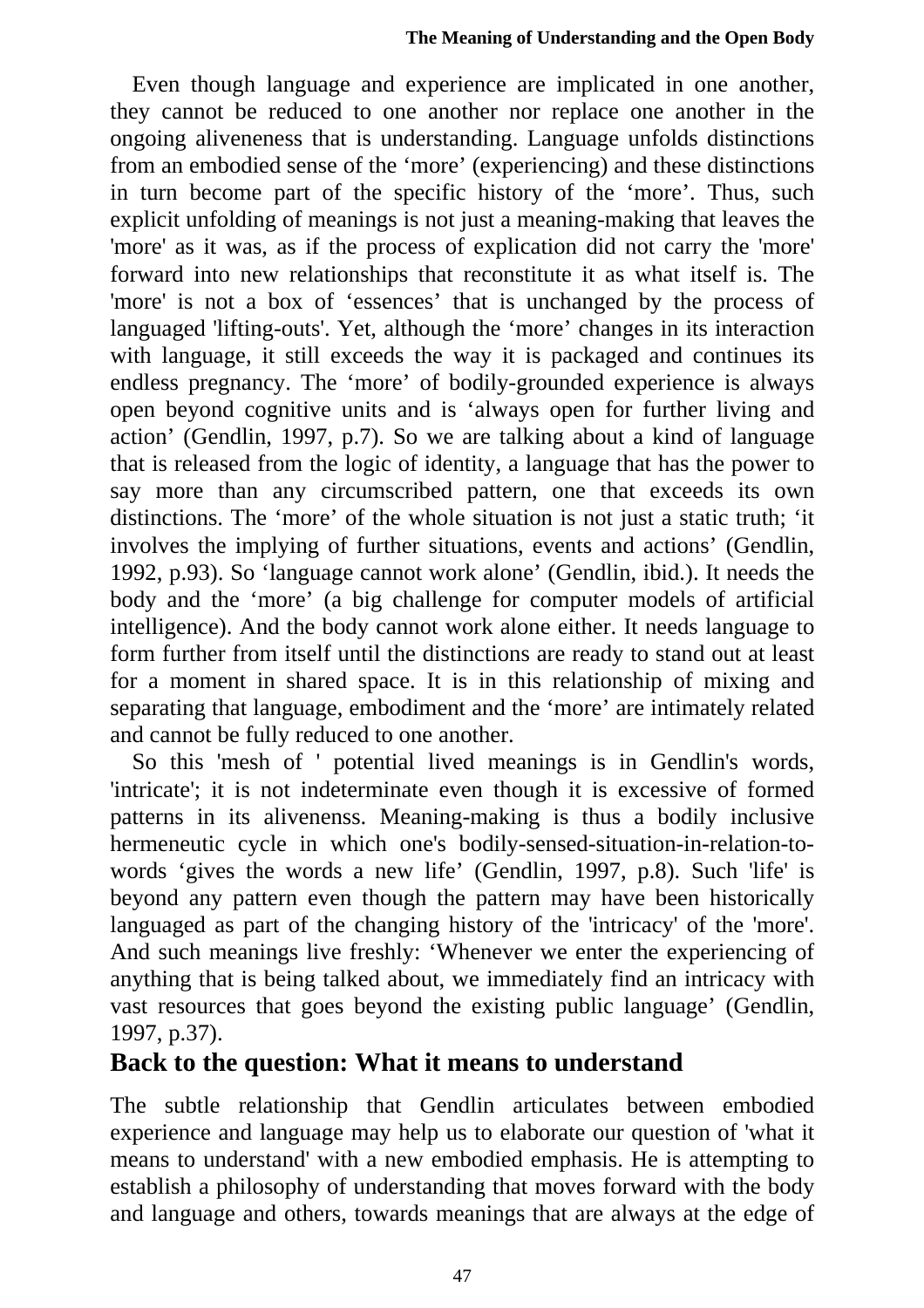the play of the old with the new. The qualities of this are both centring and decentring, home and adventure, a vital tension between the familiar and the unfamiliar.

 The validity of such understanding can never correspond to the way things are (one can not get into the same river twice). The validity of such understanding is rather in the way that it 'carries forward' meanings into new productive relationships in the future. Validity in this sense cannot thus be separated from a consideration of use and ethics. In drawing close to experience, words are instructional rather than merely 'descriptive'; they invite us into further experiencing of the 'more' exceeding them and, in languaging the 'more' further, this re-situates the 'more', and the 'more' itself becomes more intricate. Understanding is a kind of reaching beyond formulated cognitions; it uses 'fuzzy specifics' and the body is intimate to 'fuzzy specifics'. But 'fuzzy specific' also wants something very precise from language in the way it would like to be 'carried forward'. So we cannot construct the right words in a very active way: 'Words come to us in much the same way that emotions, appetite, fatigue and other bodily events come; in appropriate ways that cannot be forced or fabricated' (Hatab, 1997, p.242). It wants just 'these series' of words in explicating the implicit of the 'fuzzy mores'. The 'fuzzy more' wants a languaged home to rest for a moment before further adventure - a resting in familiar surroundings before all this becomes part of a new 'more' that is full of the new 'unsaid' adventure. Understanding is this intersection of bodily adventure, languaged home. Understanding is always asking for 'crossings' and 'intercourse'; it is always richer than it was and here Gendlin is cautionary about Husserl. Descriptions should not be summative but rather invitational. The danger of summations is that such descriptions could 'replace experience, to make it no longer necessary' (Gendlin, 1997, p.39). This would give experiencing no continuing role in understanding. In an embodied way, understanding is rather a procedure which includes the invitation to experience more. So 'meaning…is not only a certain *logical*  structure (although it can use such fixed statements as well) but also involves a *felt* experiencing' (Gendlin 1997b, p.1). And here we come to Gendlin's procedure of 'focusing' as a form of engagement that honours the embodied nature of understanding, its grounding in the 'unsaid', and the power of language to move.

### **Focusing as embodied inquiry**

If we understand with more than thoughts and more than forms, and if conceptual formulations never work alone without reference to an experienced world that disappears into the 'unsaid', then understanding involves a bodily grounded practice in which, as human beings, we are intimate with the 'unsaid' and intimate with the 'said'. As human beings, we move in these realms, and in our everyday lives, have already been doing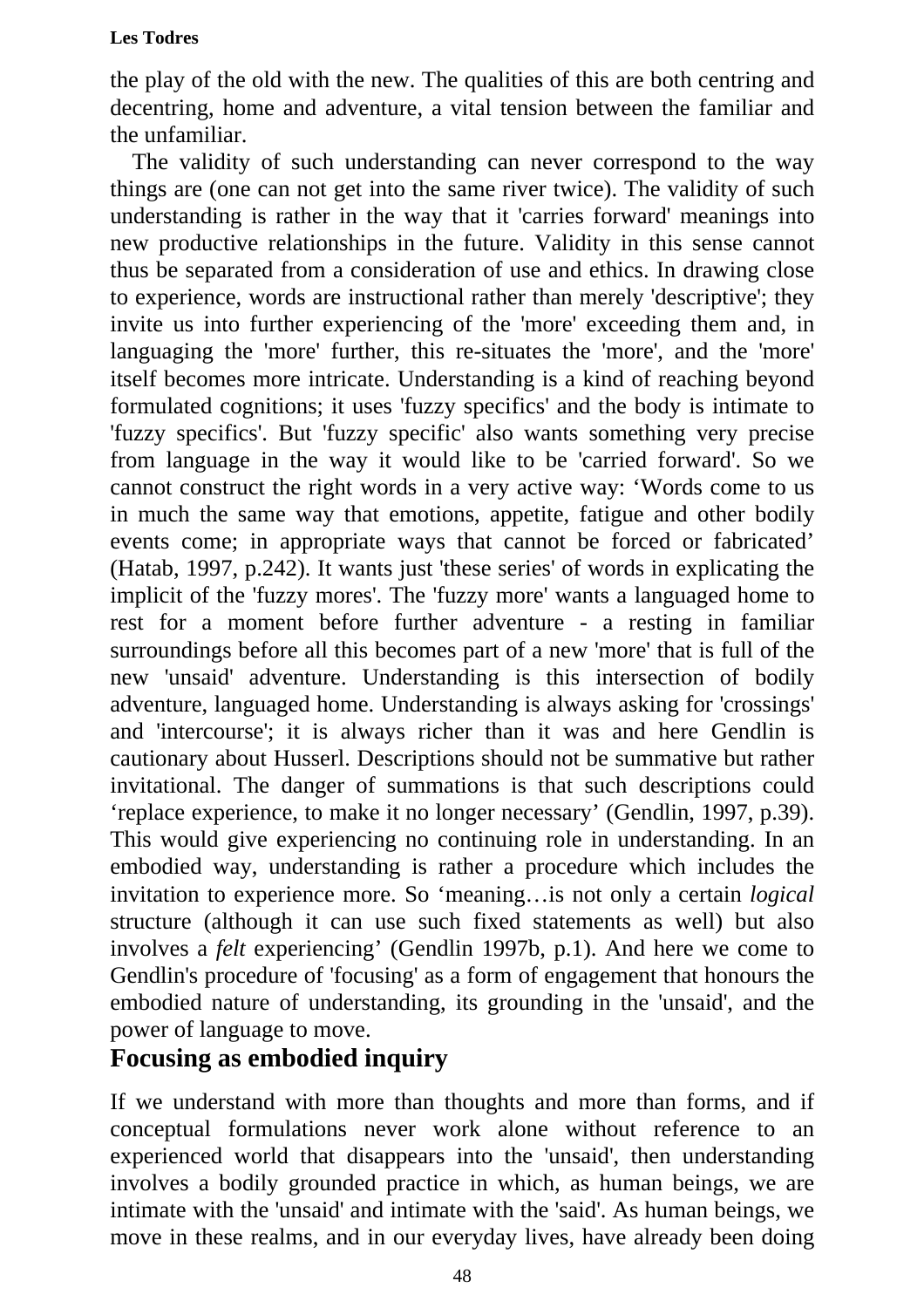this ever since we can remember. Focusing is a more intentional and disciplined way of doing this. It originated from Gendlin's work with Carl Rogers in which he noted the processes that psychotherapy clients went through when they experienced new understandings that made a difference to the way they felt and lived. He noticed that the 'place' from which their speaking happened was a 'more' and that it first came as a bodily felt sense of their situation. He developed these insights further as both a philosopher and psychotherapist and called the process 'focusing'. It involves a process that can be taught to psychotherapy patients and others and has also been used in a number of creative pursuits such as poetic writing and doing philosophy. I am not able to give a full exposition of this disciplined process but will lift out some important features that may be relevant to a subsequent discussion on the implications of embodied enquiry for qualitative research:

- 1. I attend to a definitely felt but conceptually vague experiencing. This is done after I bring my awareness into the body and wait for some felt relationships to what I am engaged in to form. There are various aids to this but a 'felt sense' comes that is recognised as pregnant with some meaning that is not yet articulate, for example, 'something about my unfinished paper that needs attention'.
- 2. I draw on the power of language, gesture or symbol and begin to be open to 'words' or ways of describing the sense of the 'something.' There is a subtle kind of dipping back and forth between the 'felt sense' and a way of 'languaging' this in a broad sense. For example, the words that come about my unfinished paper are that it needs more 'unfolding' at just 'that' stage which I can picture.
- 3. I check to see how the phrase or narrative fits with the felt sense, how it resonates as an aesthetically satisfying experience. How do those words or phrases work? In my example, the phrase 'more unfolding' is not quite what it is; the phrase 'it needs more air' fits better.
- 4. The phrase may become part of a new experiencing that is productive of further explicit meanings. In my example, the words that fitted better were: 'it needs more air'. My body resonated with this and took it up in a way that implicitly crossed with a whole lot of other meanings which fitted. This new experiencing generated new phrases and words which told me more about the precise manner of my paper 'needing more air': 'yes, that place is too condensed where I said that - it is not just too condensed but it also needs more air in the sense of allowing my readers to bring their own interpretations to it - I have been too specific in defining things at that place.'
- 5. This back and forth between the 'more' of experiencing and the differentiations of language continue as a productive process of more refined understanding. And this is welcome and received as almost a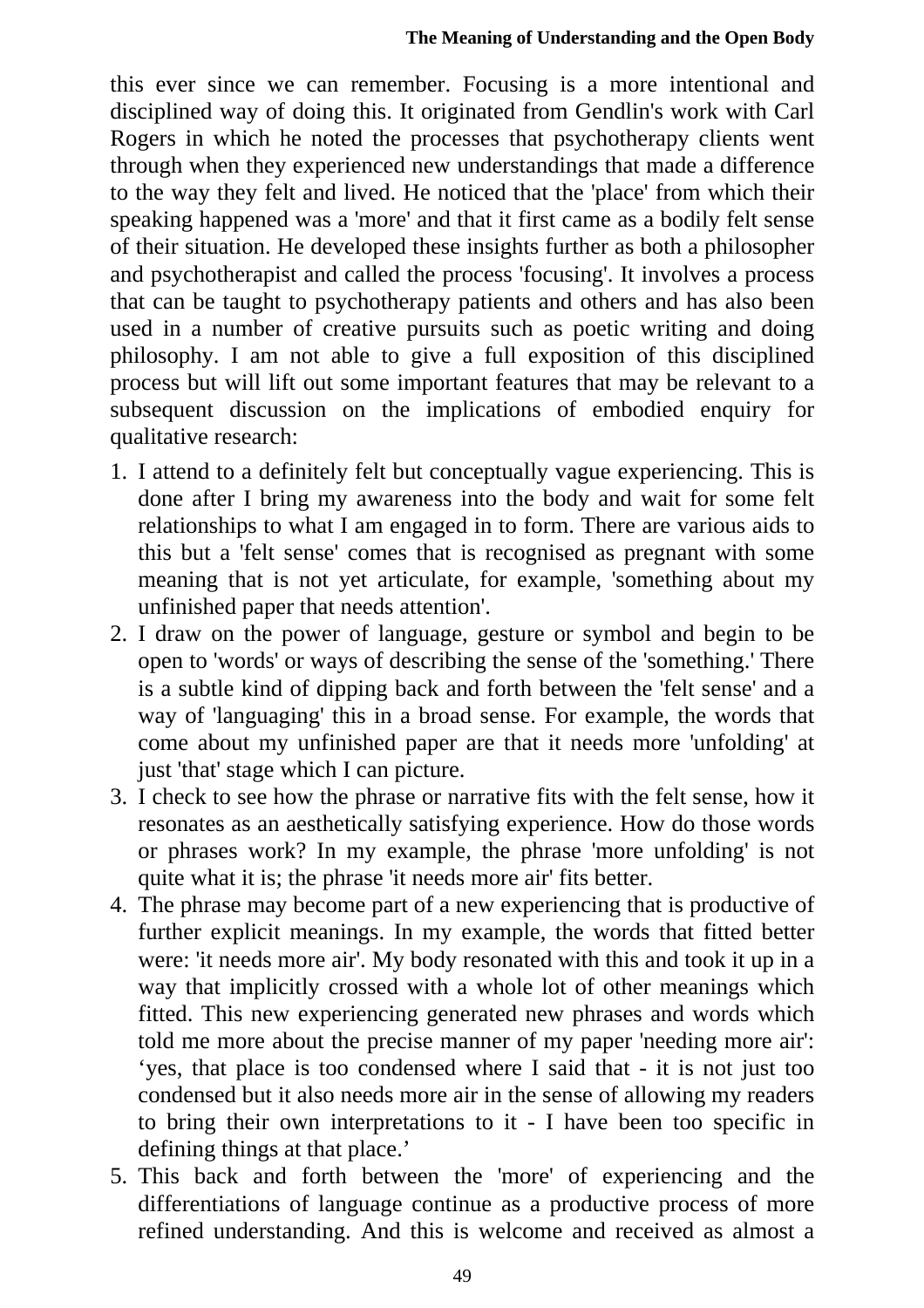relief of tension in my body. The meanings feel more digested and I would feel in a better position to dialogue these meanings with others and bring them into the shared world of intersubjective understanding.

6. This would then set up a new process in which others would become part of the depth of the 'more'.

Two important things could be highlighted about this process:

- a) Referring to the 'more' usually appears to need some silence, a kind of 'waiting' and a willingness to feel the meanings of what may need attention or what wants to be said.
- b) The 'manner of experiencing' seems important: a certain 'immediacy' of what is living about all this now, its presence, its fresh detail. This 'manner of experiencing' can be helped by another's presence and both Gendlin and Carl Rogers have spent much time trying to articulate the characteristics of another's presence that is facilitative in this kind of way.

So now we are ready to come to the final section of this paper and the implications of embodied inquiry for qualitative research.

### **Embodied understanding and phenomenologically-oriented qualitative research**

Max van Manen provides a succinct and helpful starting point for a consideration of phenomenology as applied to qualitative research: 'It is best to think of the basic method of phenomenology as the taking up of a certain attitude and practising a certain attentive awareness to the things of the world as we live them rather than as we conceptualise or theorise them' (Van Manen, 2000, p.460). This requires us to use accounts of experiences that may be gathered in different ways (interviews, written descriptions, even fictional narratives). So far, this is consistent with Gendlin who would 'seek to articulate experience as actually had rather than laying some invented theoretical scheme on experience' (Gendlin, 1973, p.317).

 The phenomenologically-oriented researcher engages with these accounts of experiences in a way that can articulate important understandings from these experiences that may be relevant to others and that can take understanding further. The ongoing controversy is whether we can call these literary articulations and understandings 'essences' in the sense that Husserl originally meant them. He was interested in the possibility of the almost mathematical quest of finding what is most invariant across examples of phenomena so that if those invariants changed, the phenomenon could no longer be what it is. This is a certain kind of philosophical and imaginative thinking which is designed to produce understandings about what is most general about experienced phenomena. Gendlin's take on this, and what we have said about 'embodied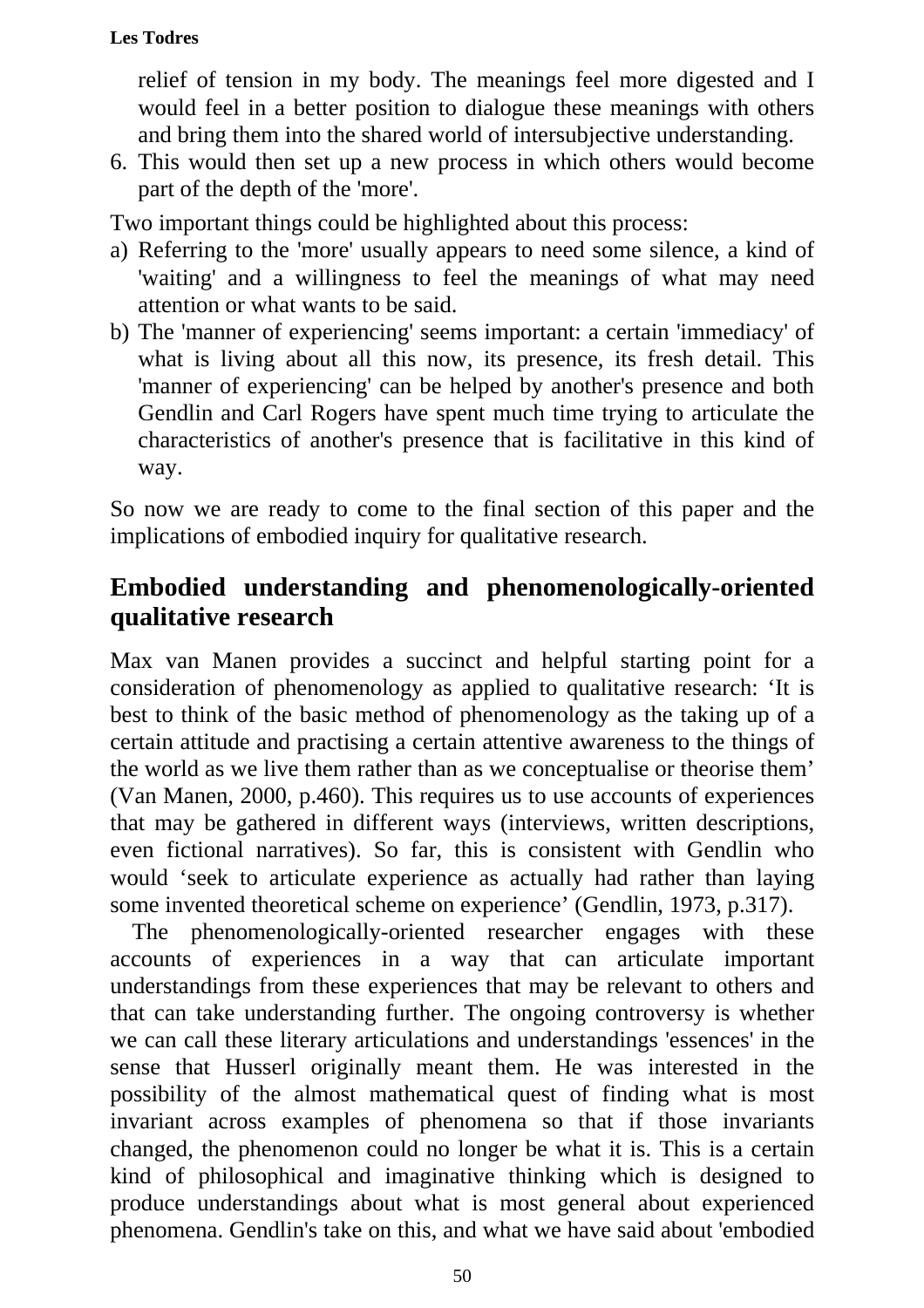understanding', would suggest that what is 'most general' about experienced phenomena can never be the final thing said about that phenomenon. So, for example, we could say that anger has a potentially 'explosive' quality and that we can recognise this quality in many examples of anger. As soon as we see and say 'explosiveness' about anger, we have already begun to engage in how this word 'explosiveness' takes us in an experiential direction that opens up certain further meanings and closes others off.

 So a new nuance on the meaning of anger is evoked, and we understand so called 'essences' only in terms of how the received generality opens up further specific aspects of the experience. There is always a 'more' in living and we cannot say this all at once and finally. The phenomenon 'anger' can be understood in richer ways but each new word or phrase is not an 'essence' but rather a 'gathering'. It is a gathering that is instructional, as if to say: when the 'explosiveness' of anger is named, see how 'anger' in the contexts you are interested in is better understood and leads to even further productive understandings and meaningful connections. The word, 'explosiveness' is thus a 'lived platform' and bridge rather than an 'essence'. It is an intersubjective bridge as well as a bridge between the experienced phenomenon (anger) and its 'more' - the as yet unsaid about anger. Gendlin deals with a possible worry about the fluidity and endless progression of this journey as follows:

*The method may seem as if it launches us on an endless progression, but even here there are methodic ways of knowing when a desirable stopping point is reached; again the stopping point is not a final statement* of *an experience, but rather a way of structuring words or situations so that some living, some action, or some intellectual task may be carried out. With respect to the final nature of experience, there is no stopping point to statement, because the nature of experiencing vis-à-vis further structuring is precisely that it can be further structured and in several different ways* 

(Gendlin, 1973, p.305).

 What this means for qualitative research is that it repositions our task as one that is an ongoing 'conversation' that seeks to share 'good words' and phrases that are evocative and 'carry understanding' further. It is a community journey. Such embodied understanding is also a further invitation to experiencing in that it seeks to show and evoke the presence of a lived experience through words. Fresh sense-making occurs as a bodily-experienced recognition and the one who understands further provides a temporary home for what is understood. She crosses this 'other', this phenomenon, this adventure, with her own possibilities. In such embodied understandings, the language 'works' in ways that are open to that which is beyond formal boundaries, the unsaid life of the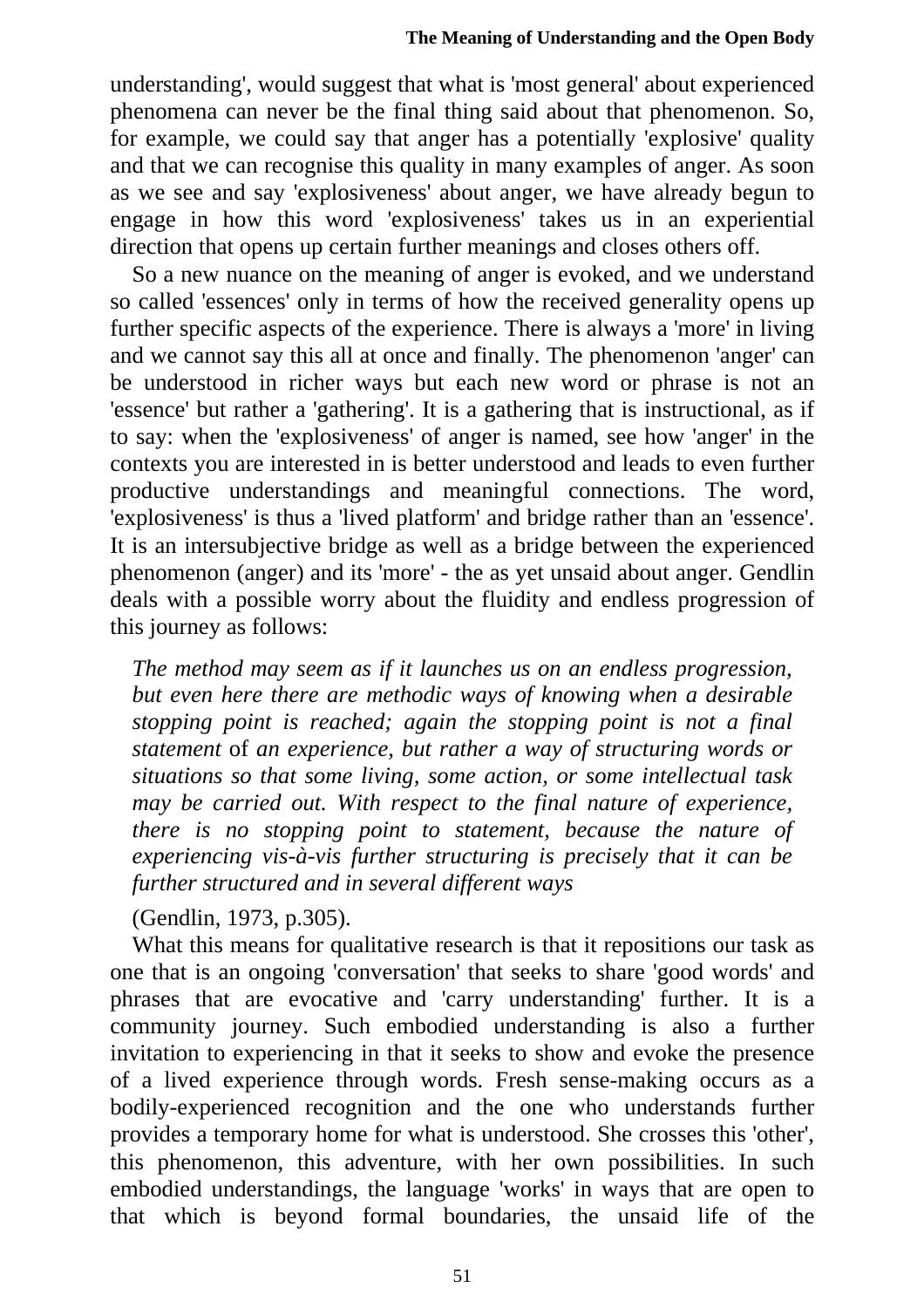phenomenon. The qualitative researcher within this spirit is a mediator and facilitator who carries forward understandings distilled from informants' accounts into a shared world. The task is to share understanding in a habitable way. So, to facilitate embodied understanding is to make understanding 'habitable' for others. This kind of qualitative research serves a communal, cultural quest that straddles 'home' and 'adventure'. In order for qualitative research to pursue embodied understanding, it requires procedures that show phenomena in both experientially evocative as well as structurally coherent ways. Such home-making is finally a narrative offering which can be poetic in its evocative power but is not just poetry; it includes the kind of details and examples that show phenomena in a systematic and even logical manner. The 'words' from 'embodied understanding' participate in a paradoxical quality:

- On one hand, they forge a fruitful distance from the specific embodied occasion by allowing some generalities that are transferable across these occasions.
- On the other hand, they remain responsively connected to the aliveness of the specific experiential occasions, inviting the bodily 'more' of participation.

 Such an emphasis would reframe the idea of 'essence' to be that of an 'authentic productive linguistic gathering'. This term takes into account how the outcome of phenomenologically-oriented inquiry is grounded in textured bodily experience, that it takes its validity from 'good' words that work in a productive (and perhaps ethical) way, and that the status of the 'linguistic gathering' refers to 'real' happenings that are neither absolute nor relative but 'always on the way', in play with 'home' and 'adventure'. Such an 'authentic productive linguistic gathering' keeps experiencing alive in ongoing embodied understanding.

 I believe that all this puts a particular emphasis on the goal of phenomenologically-oriented qualitative research and that this has important implications for the path and practice of such research; how we formulate our research inquiry, how we interview and dialogue with research respondents, how we analyse and explicate the experiences of others, and how we write up and offer for reading the products of our understanding. (Todres, 1998, 1999, 2000). In these specific pursuits, the practice of Focusing that has developed out of Gendlin's philosophy may become a very helpful innovation for phenomenologically-oriented research. Incorporating this practice of Focusing may result in outcomes that are different and deeper than other qualitative research approaches. This is because it 'opens up the whole vast implicit experiential level' (Gendlin, 2003, personal communication). The 'more' to this story may await further meeting-grounds.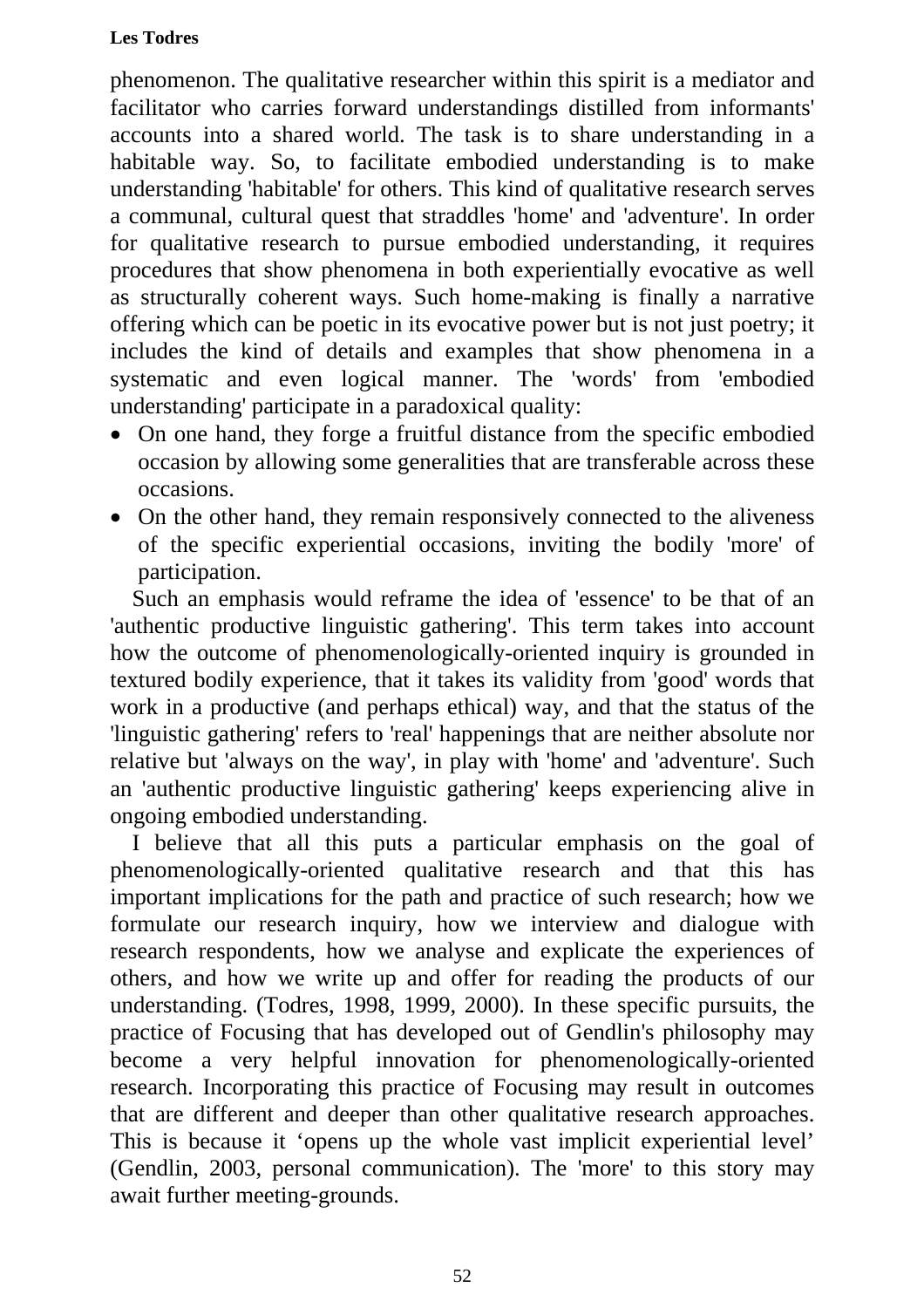**Les Todres**, PhD is a clinical psychologist and Professor of Qualitative Research and Psychotherapy at the Institute of Health and Community Studies, Bournemouth University. His previous occupational roles have included head of a student counselling service and director of a clinical psychology training programme. He has also worked within NHS clinics and GP practices. He has published in the areas of Phenomenological Psychology and Integrative Psychotherapy.

Les Todres, Institute of Health and Community Studies, Bournemouth University, Bournemouth House, 17 Christchurch Road, Bournemouth, Dorset BH1 3LG, United Kingdom. Email: ltodres@bournemouth.ac.uk Tel: +44 1202 504169; Fax: +44 1202 504194

### **References**

- Ferrer, J.G. (2002). *Revisioning Transpersonal Theory: A Participatory Vision of Human Spirituality*. Albany: State University of New York Press.
- Gadamer. H.G. (1975). *Truth and Method*. New York: Seaburg Press.
- Gendlin, E.T. (1973). Experiential phenomenology. In Natanson, M. (ed). *Phenomenology and the Social Sciences, Vol.1*. Evanston: Northwestern University Press.
- Gendlin, E.T. (1992). Thinking beyond patterns: Body, Language and Situations. In Den Ouden, B. & Moen, M. (eds). *The Presence of Feeling in Thought*. New York: Peter Lang.
- Gendlin, E.T. (1997). How philosophy cannot appeal to experience, and how it can. In Levin, D.M. (ed). *Language beyond Postmodernism: Saying and Thinking in Gendlin's Philosophy.* Evanston, Ill: Northwestern University Press.
- Gendlin, E.T. (1997b), *Experiencing and the Creation of Meaning.* Originally published in 1962 by Free Press: New York. Cited Paper Edition, Northwestern University Press, 1997.
- Gendlin, E.T.(1964). A theory of personality change. In Worchel & Byrne (eds). *Personality Change*. New York: Wiley.
- Hatab, L.J. (1997). Language and human nature. In Levin, D.M. (ed). *Language beyond Postmodernism: Saying and Thinking in Gendlin's Philosophy.* Evanston, Ill: Northwestern University Press.
- Heidegger, M. (1975). *The End of Philosophy.* London: Souvenir Press.
- Jager, B. (2001). The birth of poetry and the creation of a human world. *Journal of Phenomenological Psychology.* 32(2), 131-152.
- Kisiel, T. (1985). The happening of tradition: The hermeneutics of Gadamer and Heidegger. In Hollinger, R. (ed). *Hermeneutics and Praxis*. Notre Dame: University of Notre Dame Press.
- Lieberman, K. (1997). Meaning reflexivity: Gendlin's contribution to ethnomethodology. In Levin, D.M. (ed). *Language beyond*